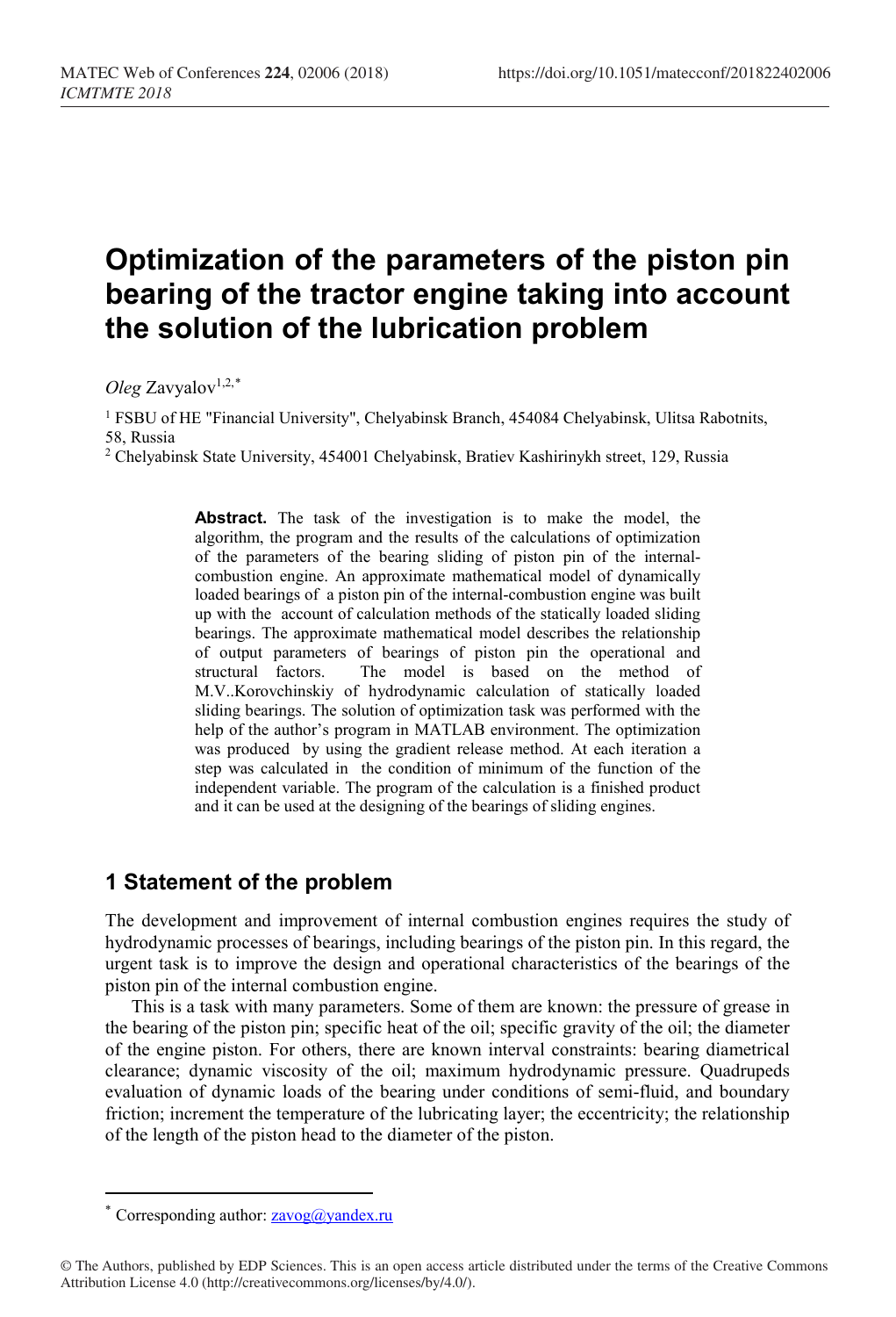The required parameters are: the length of the piston head; bearing diametrical clearance; dynamic viscosity of the oil.

### **2 Analysis of recent achievements and publications that have begun to address this issue**

The engine is the most complex and expensive Assembly of tractors, cars and other machinery. If the cost of manufacturing an internal combustion engine to take 100%, the cost of its maintenance will be up to  $25%$  for repairs – up to  $65%$ . That is, the cost of maintaining the reliability of the engine in operation is nine times higher than its initial cost. According to experts, 14% of the generated energy is used to overcome friction. Increasing the mechanical efficiency of the internal combustion engine by only 1% will save about 2.5 g of fuel per 1 kW of power per hour.

A significant impact on the technical level of the engine provides lubrication of its mechanisms and assemblies. With a rational lubrication process, the level of friction and wear losses will be minimal, which will increase the efficiency of the engine as a whole. An important role in understanding the mechanism of longevity plays the theory of friction and wear, developed by IP Kragelsky, Bi Kostetsky, N. L. Golego, F. Bowden, D. Tabor. The durability of the engine is limited mainly by friction pairs, the overwhelming share of mechanical losses also falls on friction pairs. An explanation of the phenomena occurring in the lubricant layer of friction pairs is provided by the hydrodynamic theory of lubrication, the foundations of which were laid by N. P. Petrov and O. Reynolds. Further development of this theory received the work of N. E. Zhukovsky, S. A. Chaplygin, A. Sperfeld. A great contribution to its development was made by F. P. Bowden, D. Tabor, N. Tipa, V. N. Constantinescu, M. V. Korovchinsky, A. G. Burgwitz, A. T. Palecki, I. Turner, M. E. Podolsky. In the monograph of V. I. Surkin [1] it was shown that at the present time in the development of bearing designs connecting rod head – finger there is a tendency to reduce the amount of oil supplied to them. Most challenging in this way is the preservation of the limit temperature of the bearing below the critical.

#### **3 Equations, mathematics and algorithm output**

In the book of V. I. Surkin [1] an approximate mathematical model is constructed, which describes the relationship of output parameters of piston pin bearings with operational and structural factors. The model is based on the method of M. V. Korovchinsky for hydrodynamic calculation of statically loaded plain bearings [2].

This paper presents an algorithm, a program, and the results of calculations made on the basis of an approximate mathematical model of V. I. Surkin.

The searched parameters are:  $l$  – iston head length;  $\Delta$  - diametrical bearing clearance;  $\mu$ - dynamic viscosity of the oil.

Specified (non-changing parameters):

 $Pz = 119424$  H;  $P = 10470$  H;  $\omega = 30.1$  s<sup>-1</sup>;  $a = 0.039$  m;  $b = 0.002$  m;

 $p<sub>M</sub>$  = 400000 PA-grease supply pressure;

 $c = 2094$  J/ (kg<sup>\*</sup> °C) - specific heat capacity of the oil;

 $\gamma$  = 883 gk/ m<sup>3</sup> - specific gravity of oil;  $d = 0.06$  m is the diameter of the piston.

The required parameters:

 $l -$  is the length of the piston head;  $\Delta$  - diametrical bearing clearance;  $\mu$  - dynamic viscosity of the oil.

Initial value:

 $l = 0.049$  m;  $\Delta = 0.023$  m;  $\mu = 0.005$  m.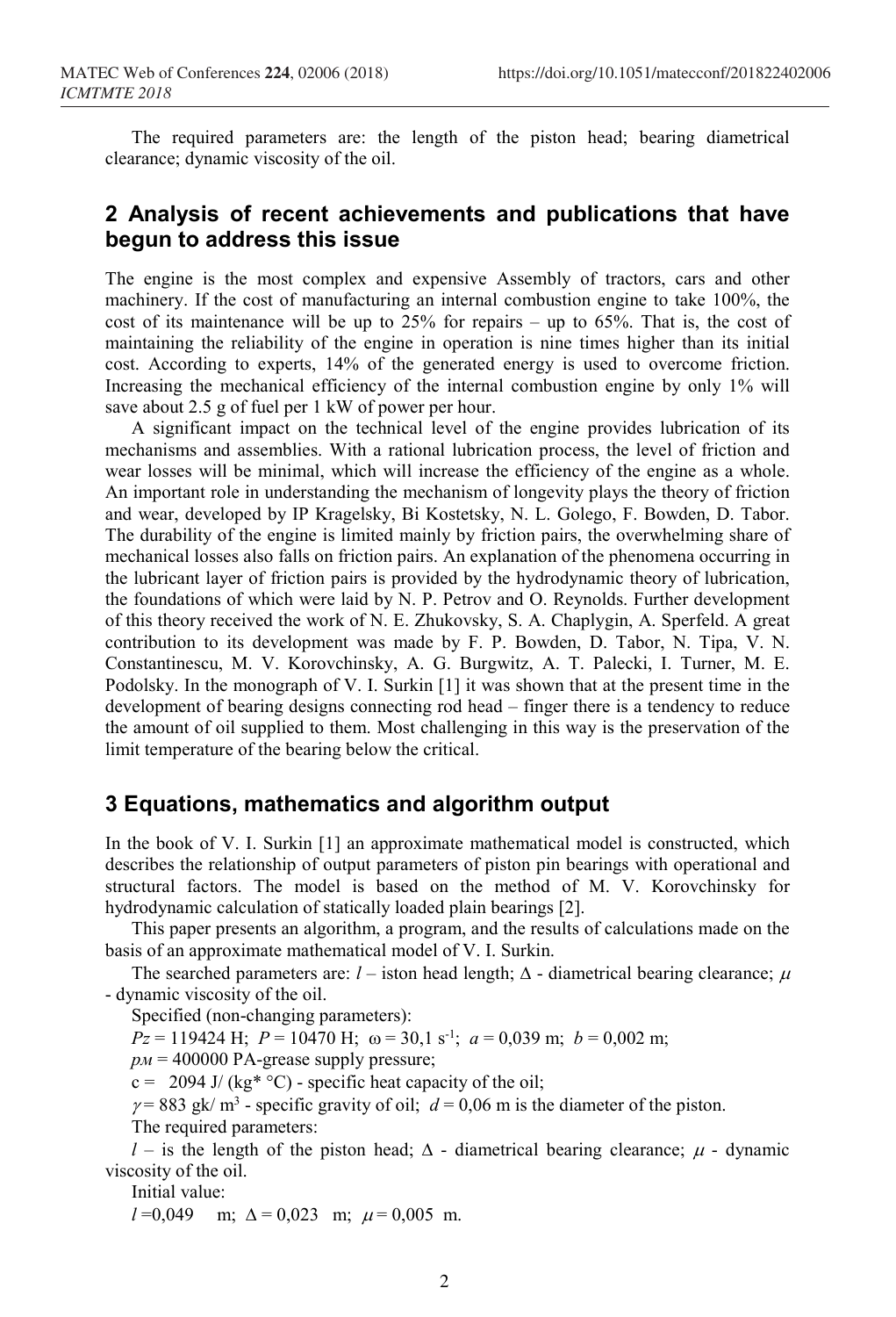Restrictions:  $0,049 \le l \le 0,067;$   $0,045 \le d \le 0,06;$   $0,023 \le \Delta \le 0,056;$  $0,005 \leq \mu \leq 0,01;$   $2 \leq h$ ; *Pmax* < 250 MPa - maximum hydrodynamic pressure; *Pz* < 50 МPа - MPa-criterion for evaluation of dynamic load bearing in conditions of semi-liquid and boundary friction;  $\Delta T \leq 40$  °C - with the increment of temperature of the lubricating layer;  $0.04 \leq \gamma \leq 0.99$  - eccentricity:  $0.4 \leq l/d \leq 1.5$  – he ratio of the length of the piston head to the piston diameter.

Mathematical model of the bearing is a system of equations for the calculation of its main hydrodynamic parameters:

$$
\begin{cases}\nh_{\min} = 0, 5\Delta(1-\chi); \\
p_{\max} = k \frac{P}{ld}; \\
N = 0, 5f P \omega d; \\
Q = 0, 5\Delta \omega l d (q_1 + q_2 + q_3); \\
\Delta T = \frac{Pf}{l c \gamma \Delta (q_1 + q_2 + q_3)}.\n\end{cases}
$$
\n(1)

Calculation of dimensionless parameters included in the mathematical model. The relative eccentricity χ:

$$
\ln \frac{P\Delta^2}{\left[-A_1\left(\frac{1}{d}\right)^2 + A_2\left(\frac{1}{d}\right) - A_3\right] \mu \omega l \, d^3}
$$
\n
$$
\chi = \frac{A_4\left(\frac{1}{d}\right)^2 - A_5\left(\frac{1}{d}\right) + A_6} \tag{2}
$$

where  $A_1 = 0.0066$ ;  $A_2 = 0.0524$ ;  $A_3 = 0.0152$ ;  $A_4 = 1.085$ ;  $A_5 = 3.3011$ ;  $A_6 = 8.1291$ approximation coefficients;

*l/d* - is the ratio of the length of the piston head to the diameter of the piston.

The minimum thickness of the lubricant layer is determined by the formula:

$$
h_{\min} = 0.5\Delta(1 - \chi) \text{ (micrometer)}.
$$
 (3)

 $k -$  is the coefficient calculated by the formula:

$$
k = 1,7151 \left(\frac{l}{d}\right)^{-0.479} \left(\frac{P\Delta^2}{\mu \omega l \ d^3}\right)^{0.341 \left(\frac{l}{d}\right)^{-0.216}}\tag{4}
$$

The maximum hydrodynamic pressure in the lubricant layer is determined by the expression:

$$
p_{\max} = kp = k \frac{P}{ld} \tag{5}
$$

The approximation formula for  $f/\psi$  has the form: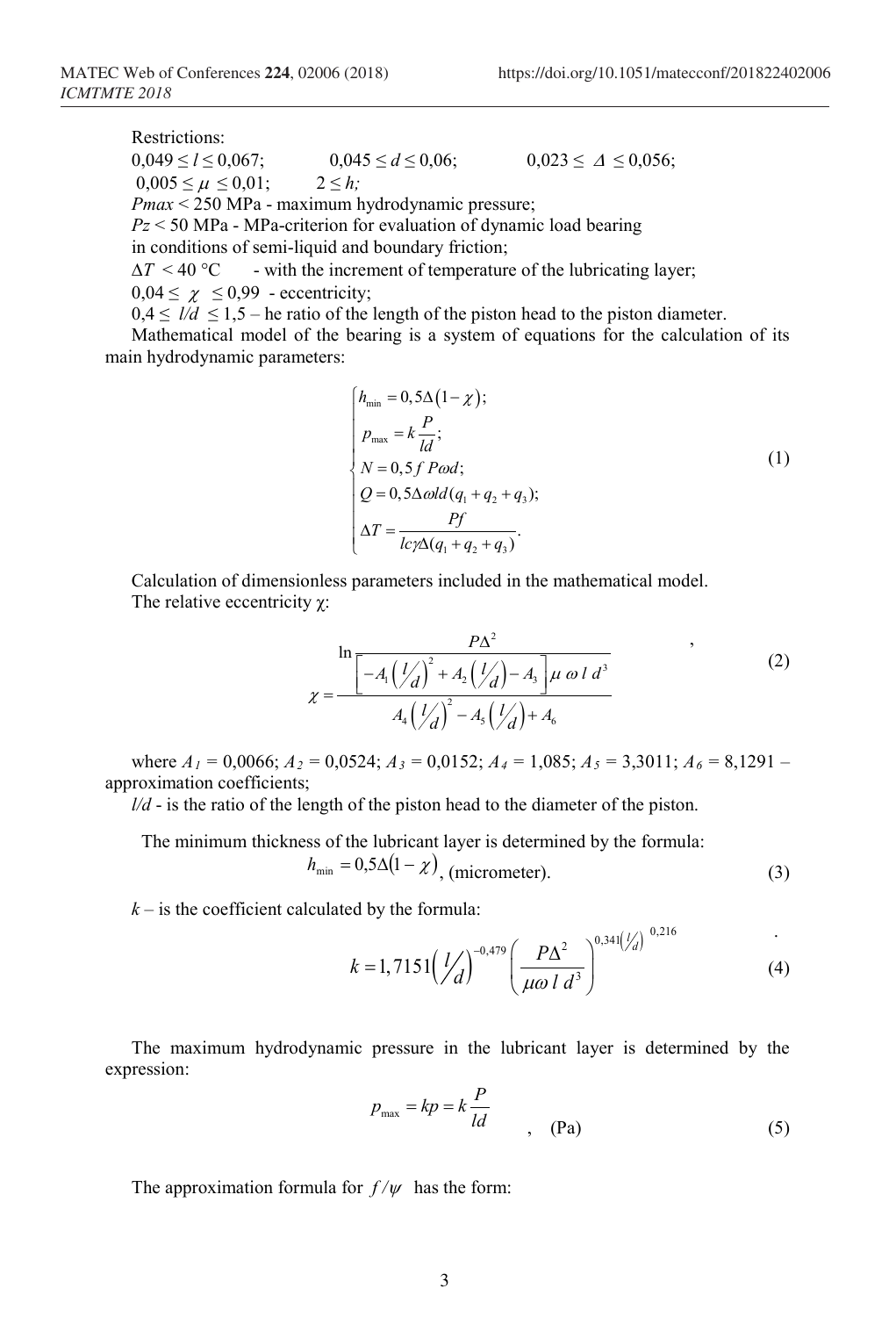$$
\frac{f}{\psi} = \left[ A_1 \left( \frac{1}{d} \right)^{-A_2} \right] \chi^2 - \left[ A_3 \left( \frac{1}{d} \right)^{-A_4} \right] \chi + A_5 \left( \frac{1}{d} \right)^{-A_6} \tag{6}
$$

*f* – friction coefficient of sliding:

$$
f = \frac{f}{\psi} \psi = \frac{f \Delta}{\psi d} \tag{7}
$$

where *А<sup>1</sup>* =14,851; *А<sup>2</sup>* = 1,511; *А<sup>3</sup>* = 33,858; *А<sup>4</sup>* = 1,38; *А<sup>5</sup>* = 19,46; *А<sup>6</sup>* = 1,256. The power loss due to friction (the amount of heat released in the bearing per unit time):

$$
N = W = 0, 5f P\omega d_{\text{(Br)}},\tag{8}
$$

Coefficient of lubrication flow through the ends of the loaded zone:

$$
q_{1} = -\left[A_{1}\left(\frac{1}{d}\right)^{2} - A_{2}\left(\frac{1}{d}\right) + A_{3}\right] \chi^{2} + \left[A_{4}\left(\frac{1}{d}\right)^{2} - A_{5}\left(\frac{1}{d}\right) + A_{6}\right] \chi - \left[A_{7}\left(\frac{1}{d}\right)^{2} - A_{8}\left(\frac{1}{d}\right) + A_{9}\right],
$$
\n(9)

where *A1* = 0,193; *A2* = 0,7179; *A3* = 0,8627; *A4* = 0,3379; *А<sup>5</sup>* = 1,1429; *А<sup>6</sup>* = 1,236;  $A_7 = 0,0887$ ;  $A_8 = 0,2714$ ;  $A_9 = 0,2481$ .

Coefficient of lubricant flow through the ends of the unloaded zone:

$$
q_2 = \frac{\left(A_1 \chi^2 + A_2 \chi + A_3\right) \Delta^2 p_M}{\mu \omega l^2} \tag{10}
$$

where  $A_1 = 0.3558$ ;  $A_2 = 0.1131$ ;  $A_3 = 0.1833$ ;  $p_M$  – pressure lubrication.

Coefficient taking into account the increase in the lubricant flow through the ends in the presence of two side pockets on the bearing surface:

$$
q_3 = \frac{\left(-A_1 \chi^2 + A_2 \chi - A_3\right) \Delta^2 ab p_M}{\mu \omega l^2 d \ 0, 5 \ \left(l - a\right)}.
$$
\n(11)

where  $A_1 = 0,3848$ ;  $A_2 = 0,5276$ ;  $A_3 = 0,0479$ ;  $a, b$  – the width and height of the oil pocket.

Dimensionless coefficient of the expiration of lubricant calculated according to the formula:

$$
q = q_1 + q_2 + q_3 \tag{12}
$$

Amount of lubricant flowing through the bearing ends per unit time:

$$
Q = 0.5 \Delta \omega l dq_{\text{, (L)}} \tag{13}
$$

The magnitude of the increment of the temperature of the lubricating layer:

$$
\Delta T = \frac{Pf}{lc\gamma\Delta q} \tag{14}
$$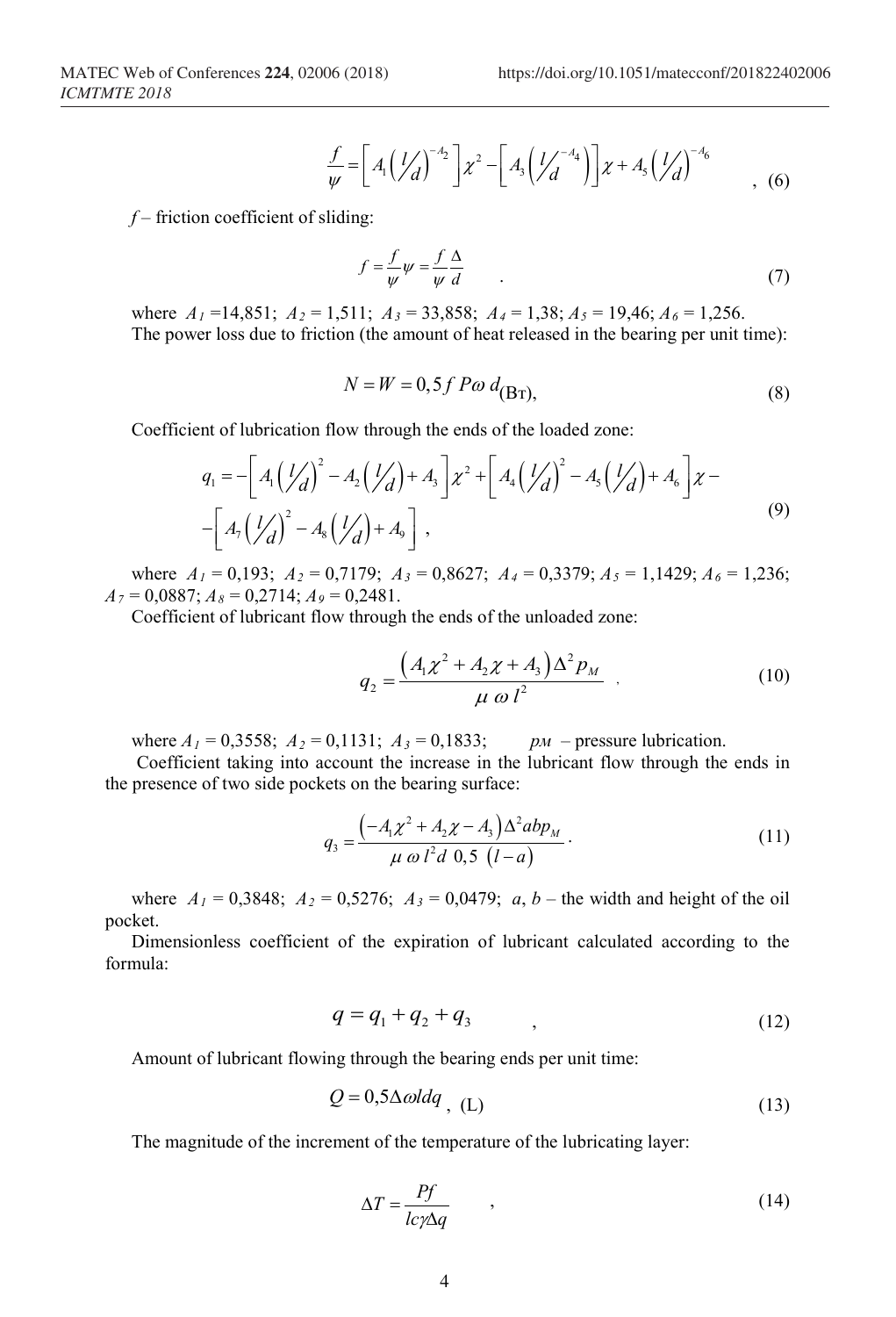where  $c$  – specific heat of oil,  $\gamma$  – the specific gravity of the oil.

The solution of the optimization problem depends on the main requirements for the optimization object. For sliding bearings, such requirements may be: work with a minimum lubrication flow and simultaneously with a minimum temperature increment of the lubricant layer; work with a minimum lubrication flow and a minimum coefficient of friction; work with a minimum relative eccentricity and a minimum coefficient of friction, etc.

The most difficult is to keep the limit temperature in the lubrication layer of the bearing below the critical level. With this in mind, the optimization process searches for such control parameters *l,* ∆*,* <sup>µ</sup> , that would provide the maximum reduction of lubricant consumption *Q* with a minimum increment of the lubricant layer temperature ∆*T*.

$$
V = 10^8 \text{ Q} + \Delta T \quad \text{- min} \tag{15}
$$

Optimization of bearing parameters is carried out by the method of gradient descent [3]. The problem was solved with the help of the program developed by the author in the MATLAB environment.

The values determined depend on three parameters: the angular extent of the lubricant layer or coverage angle (120°, 180°), he relative eccentricity  $\chi$  (0,4 ÷ 0,99) and the ratio  $1/d$  (0,4  $\div$  1,5). The bearings under consideration operate under conditions of low angular velocities of the thorn and low viscosity of the oil.

The optimization algorithm the method of steepest descent:

1. Data entry.

2. Selected initial parameters *l,*  $\delta$ *,*  $\mu$ . Refer to the procedure for computing the target function *V* .

3. The calculation of the approximate values of the components of the objective function

$$
gradV \approx \sum_{i=1}^{n} \frac{\Delta V_i}{\Delta X_i} \vec{j}_i
$$
 (16)

4. Calculation and evaluation of the conditions of completion of the search

$$
\sum_{i=1}^{n} |grad V| \le E \tag{17}
$$

where  $E$  – characterizes the accuracy of the search.

5. Moving along the anti-gradient vector and calculating new parameters

$$
\frac{L}{D_{i+1}} = \frac{L}{D_i} - a_1 gradV\left(\frac{L}{D}\right); \delta_{i+1} = \delta_i - a_1 gradV\left(\delta\right); \mu_{i+1} = \mu_i - a_1 gradV\left(\mu\right). \tag{18}
$$

When the boundary parameter is reached, the movement on it stops and the value is taken equal to the boundary.

6. Check at each new constraint execution point. If the restrictions are met, the transition to 10 is made.

7. The construction of the constraint functions..

8. The calculation of the gradient of the function  $q(j; \delta; \mu)$ .

9. The movement vector antigradient function  $q(j; \delta; \mu)$  until then, until all constraints are met.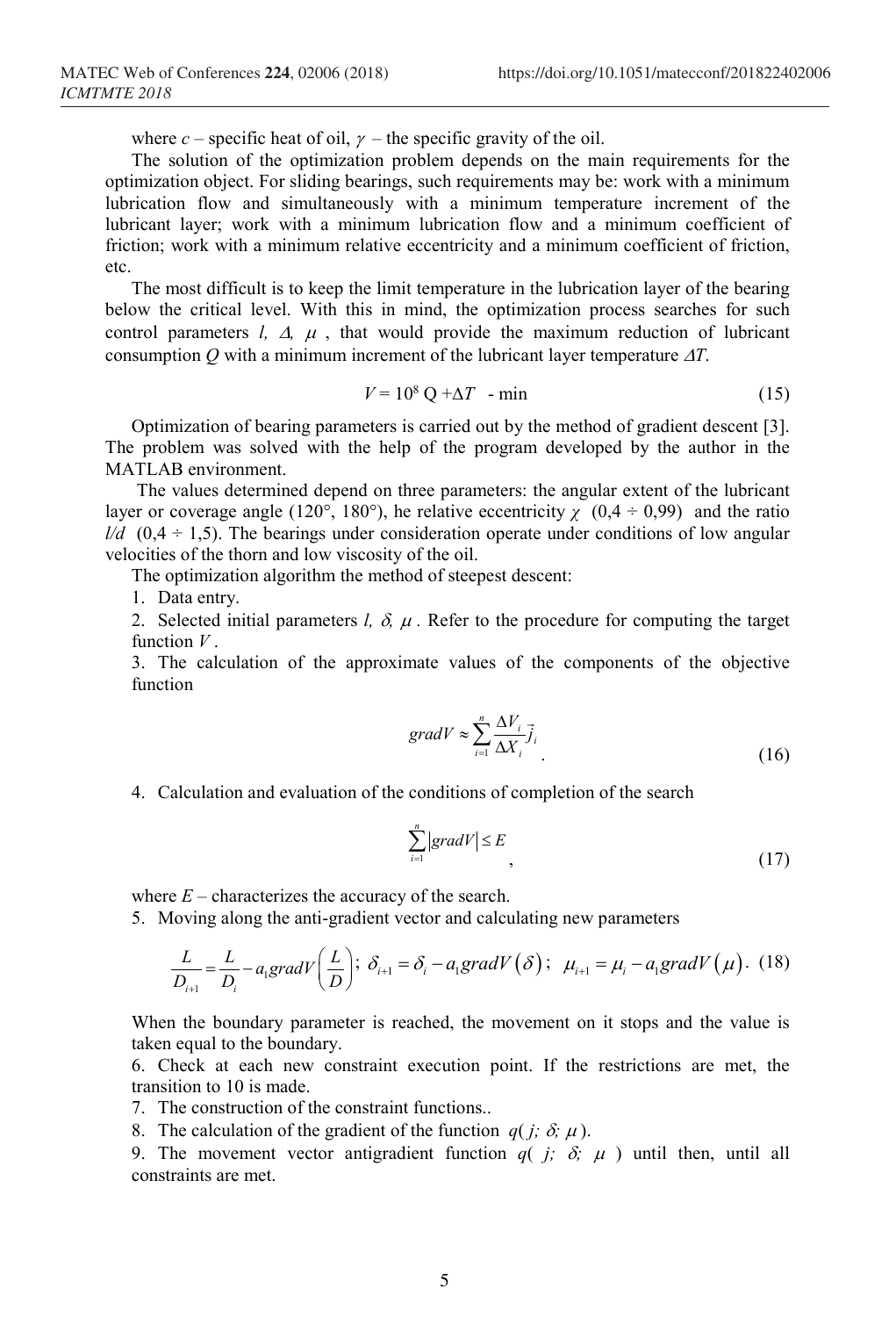10. The calculation of the increment function

$$
\Delta V = Vi - Vi_{-1} \tag{19}
$$

Under the conditions of the  $\Delta V \ge 0$  the movement vector *V* gradient stops.

11.If the restrictions are violated 13.

12. The transition to 3.

13. The output of the results.

Optimization of medium-cycle hydrodynamic parameters of the piston pin bearing of the engine is carried out according to the scheme shown in figure 1. The main structural elements of the scheme are: a mathematical model of the bearing, the input and output parameters, the system constraints, objective function, the search procedure of optimal parameters.

For convenient work with the program, the author has developed an interface. The program interface is shown in the figure 1.

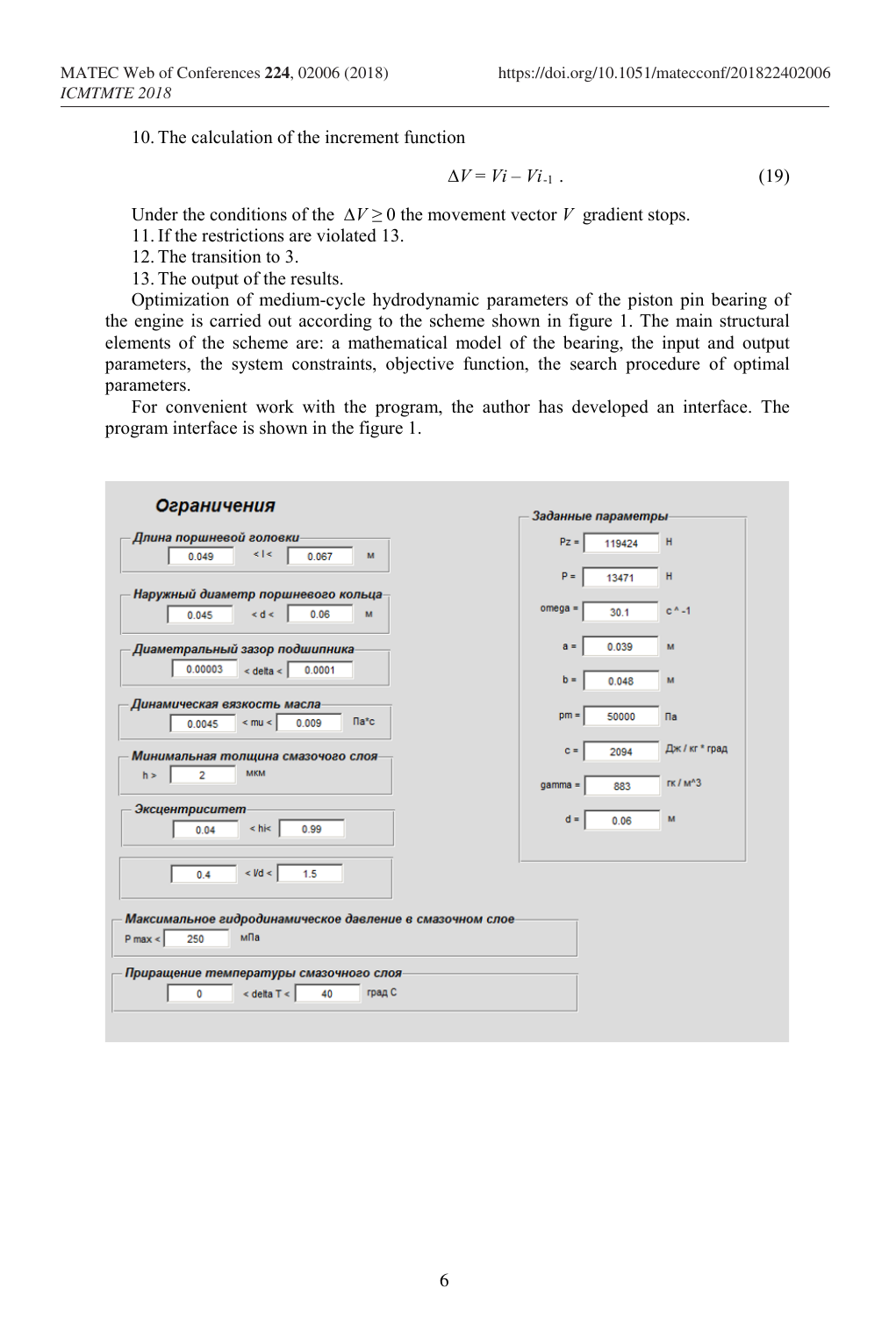| Искомые параметры                                                                                                                          |
|--------------------------------------------------------------------------------------------------------------------------------------------|
| Длина поршневой головки I =  <br>0.06447<br>м                                                                                              |
| Диаметральный зазор подшипника delta =  <br>$3e-05$                                                                                        |
| $\Pi$ a $*$ c<br>Динамическая вязкость масла mu =  <br>0.0055                                                                              |
| Функция цели V =<br>40.1122                                                                                                                |
| Мин. толщина смаз. слоя h =  <br>2.0004<br>м                                                                                               |
| мПа<br>Макс. гидр. давление в смаз. слое P max =<br>10.985                                                                                 |
| Кол-во смазки через торцы в ед. времени Q =<br>1.8392e-07                                                                                  |
| Приращение темп. смаз. слоя delta $T =$   21.7198<br>град С                                                                                |
| Отношение длины к диаметру поршня I/d =   1.0745                                                                                           |
| Потеря мощности на трение N =<br>7.3864                                                                                                    |
|                                                                                                                                            |
| Шаг при решении задачи-<br>Шаг оптимизации для I =<br>0.001<br>Шаг оптимизации для delta =<br>0.001<br>Шаг оптимизации для mu =<br>0.00001 |
| Решить задачу                                                                                                                              |

**Fig. 1.** Interface of the optimization program developed by the author.

# **4 Оutput**

A mathematical model of a piston finger bearing of an internal combustion engine suitable for optimization of its hydrodynamic parameters is developed. The technique of optimization of hydrodynamic parameters of a bearing is created. The algorithm and program of optimization of the piston pin bearing of the engine are developed. With specified constraints and input parameters, the program allows you to calculate the optimal dimensions of the bearing. Results of calculations allow to receive practical recommendations on improvement of designs of bearings.